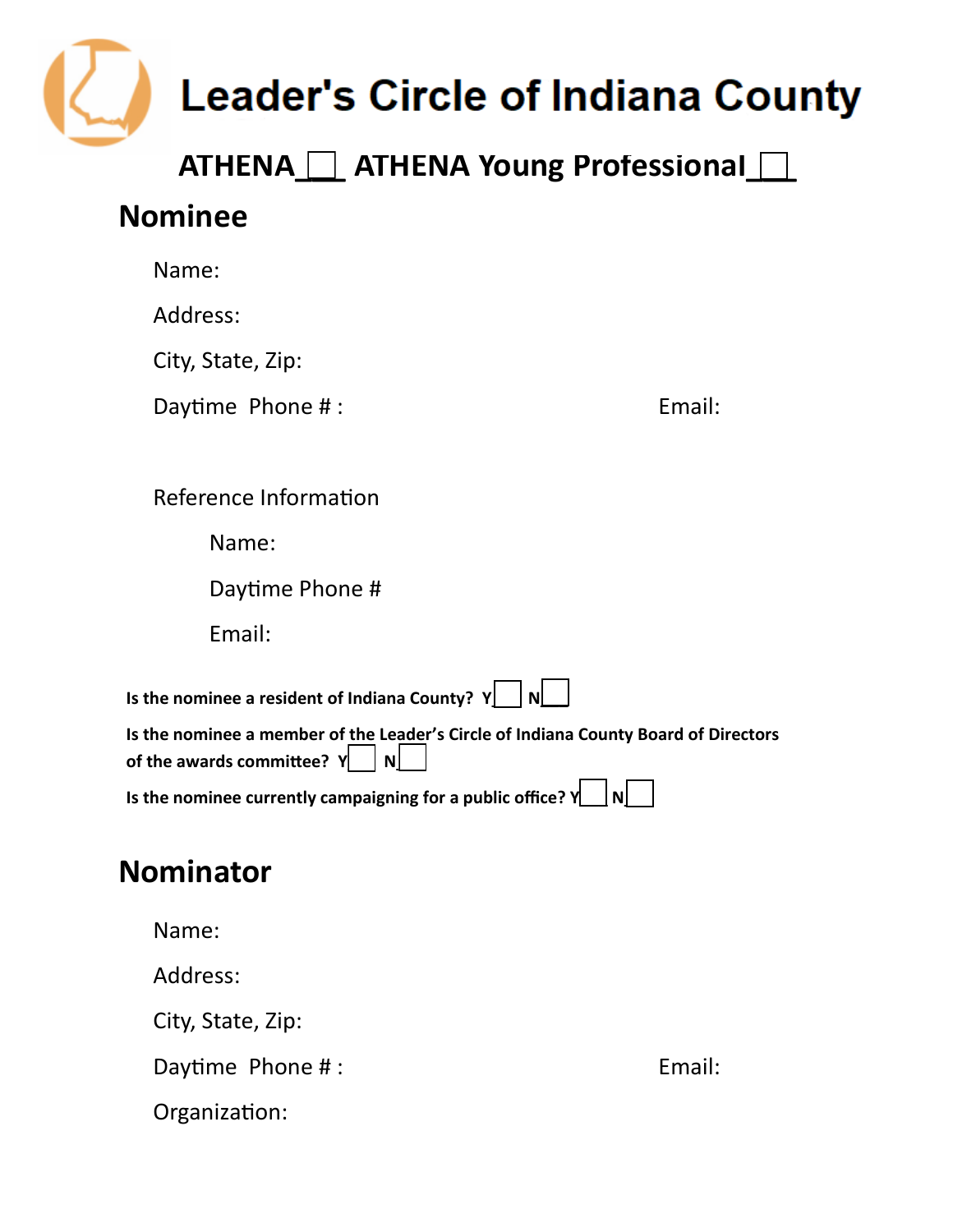**Nominee Initials** 

## **Volunteer Work**

| <b>Organization</b> | <b>Years Active</b> | <b>Leadership Positions</b> |
|---------------------|---------------------|-----------------------------|
|                     |                     |                             |
|                     |                     |                             |
|                     |                     |                             |
|                     |                     |                             |
|                     |                     |                             |
|                     |                     |                             |
|                     |                     |                             |

Criteria #1: Professional Leadership. How does the nominee demonstrate excellence, creativity, and initiative in their profession?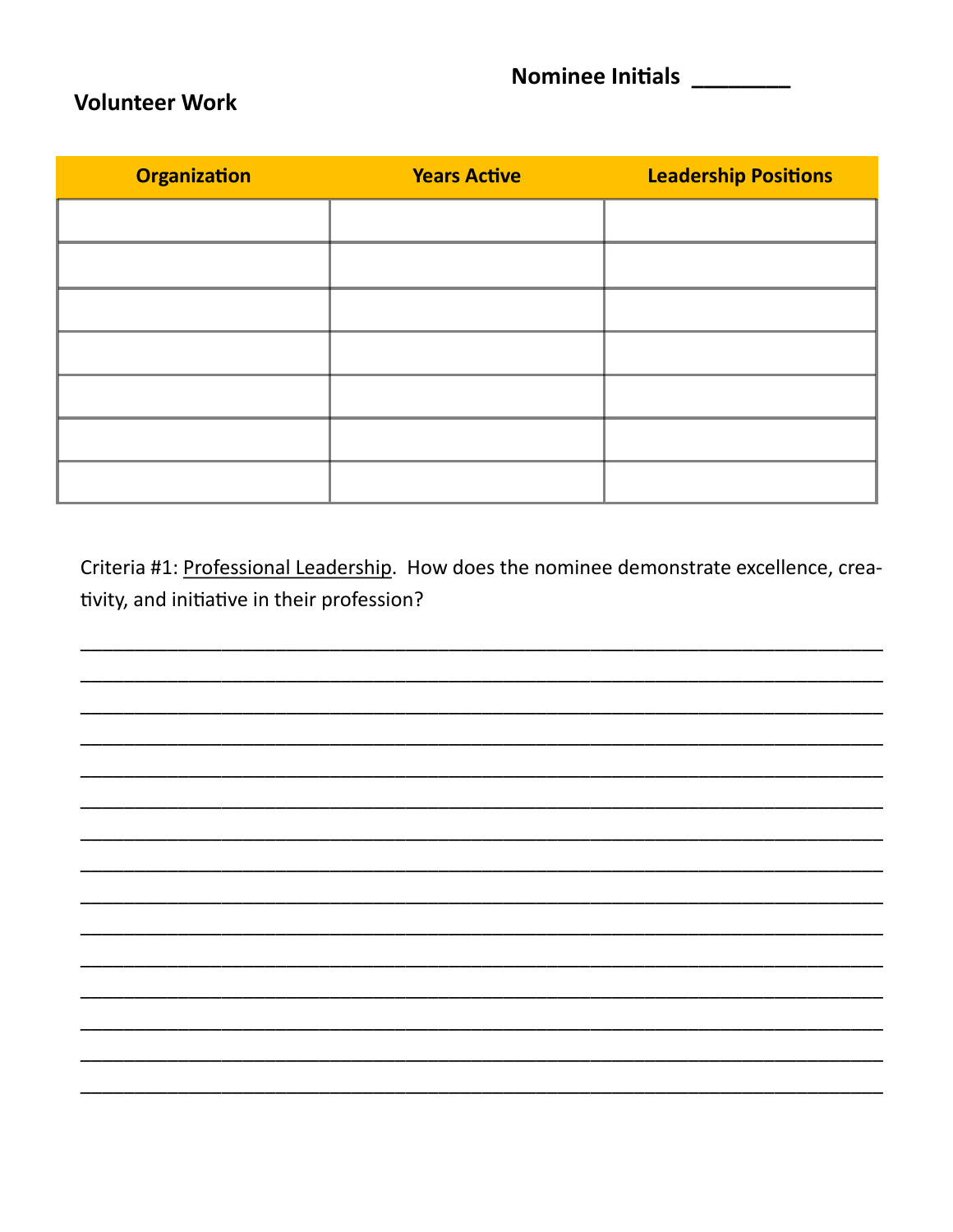## **Nominee Initials**

Criteria #2: Community Service. How does the nominee provide valuable service by contributing their time and energy to Indiana County?

Criteria #3: Personal Leadership and Advocacy on behalf of women. How does the nominee serve as a role model for other women and assist them in reaching their full leadership potential?